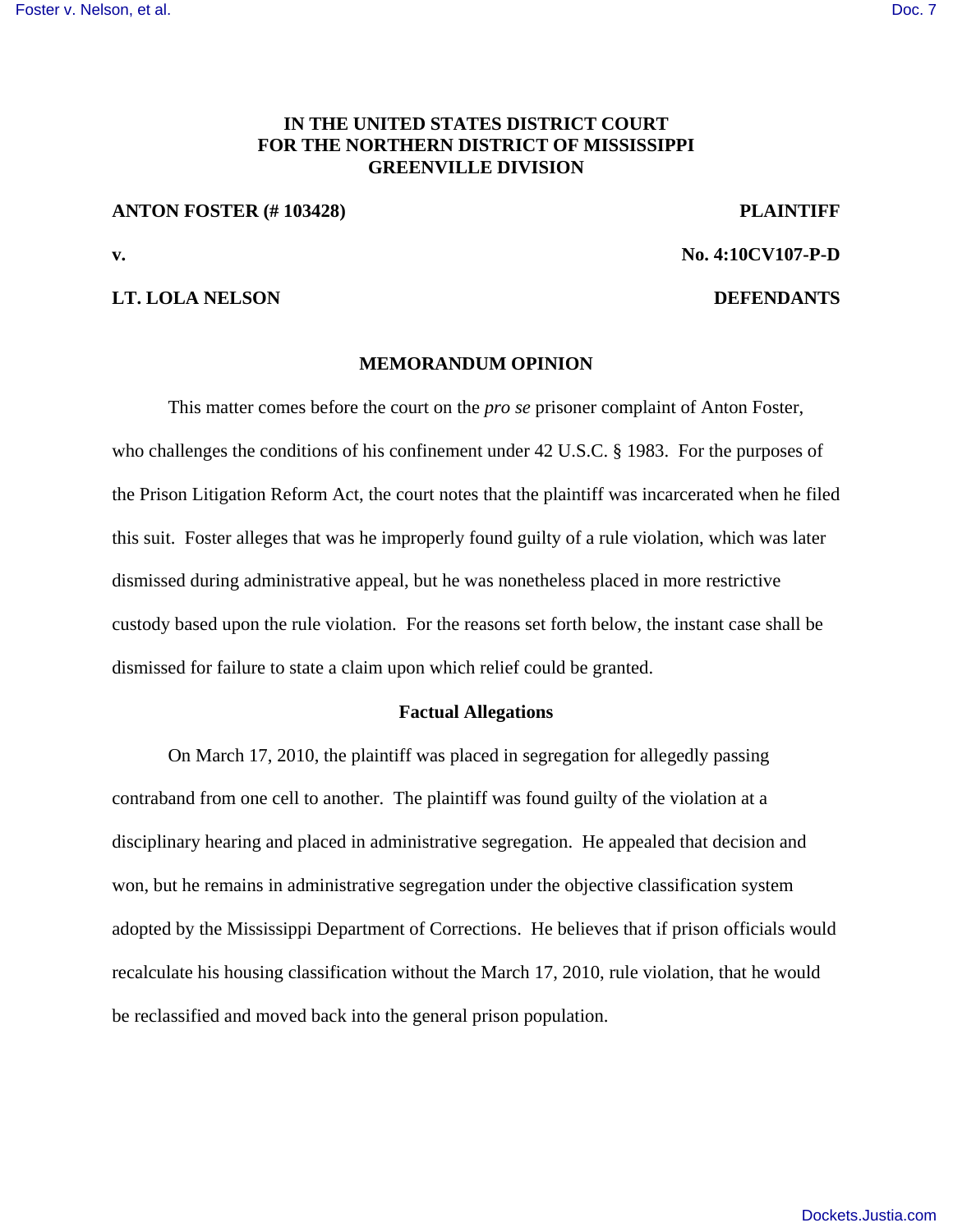### *Sandin*

In view of the Supreme Court's decision in *Sandin v. Conner*, 515 U.S. 472, 115 S. Ct. 2293, 132 L. Ed. 2d 418 (1995), the court concludes that the plaintiff has failed to set forth a claim which implicates the Due Process Clause or any other constitutional protection. As the Court noted, "States may under certain circumstances create liberty interests which are protected by the Due Process Clause [, but] these interests will be generally limited to freedom from restraint which, while not exceeding the sentence in such an unexpected manner as to give rise to protection by the Due Process Clause of its own force . . . nonetheless imposes atypical and significant hardship on the inmate in relation to the ordinary incidents of prison life." *Id.* 115 S. Ct. at 2300 (citations omitted). In the *Sandin* case, the discipline administered the prisoner was confinement in isolation. Because this discipline fell "within the expected parameters of the sentence imposed by a court of law," *id*. at 2301, and "did not present the type of atypical, significant deprivation in which a State might conceivably create a liberty interest," *id*., the Court held that neither the Due Process Clause itself nor State law or regulations afforded a protected liberty interest that would entitle the prisoner to the procedural protections set forth by the Court in *Wolff v. McDonnell*, 418 U.S. 539, 41 L. Ed. 2d 935 (1974). *See also Malchi v. Thaler*, 211 F.3d 953, 958 (5<sup>th</sup>n Cir. 2000) (holding prisoner's thirty-day loss of commissary privileges and cell restriction due to disciplinary action failed to give rise to due process claim).

In this case, the plaintiff's discipline, placement in segregation, fell "within the expected parameters of the sentence imposed by a court of law," *id*. at 2301, and "did not present the type of atypical, significant deprivation in which a State might conceivably create a liberty interest." *Sandin v. Conner*, 515 U.S. 472, 115 S. Ct. 2293, 132 L. Ed. 2d 418 (1995). For this reason, the

-2-